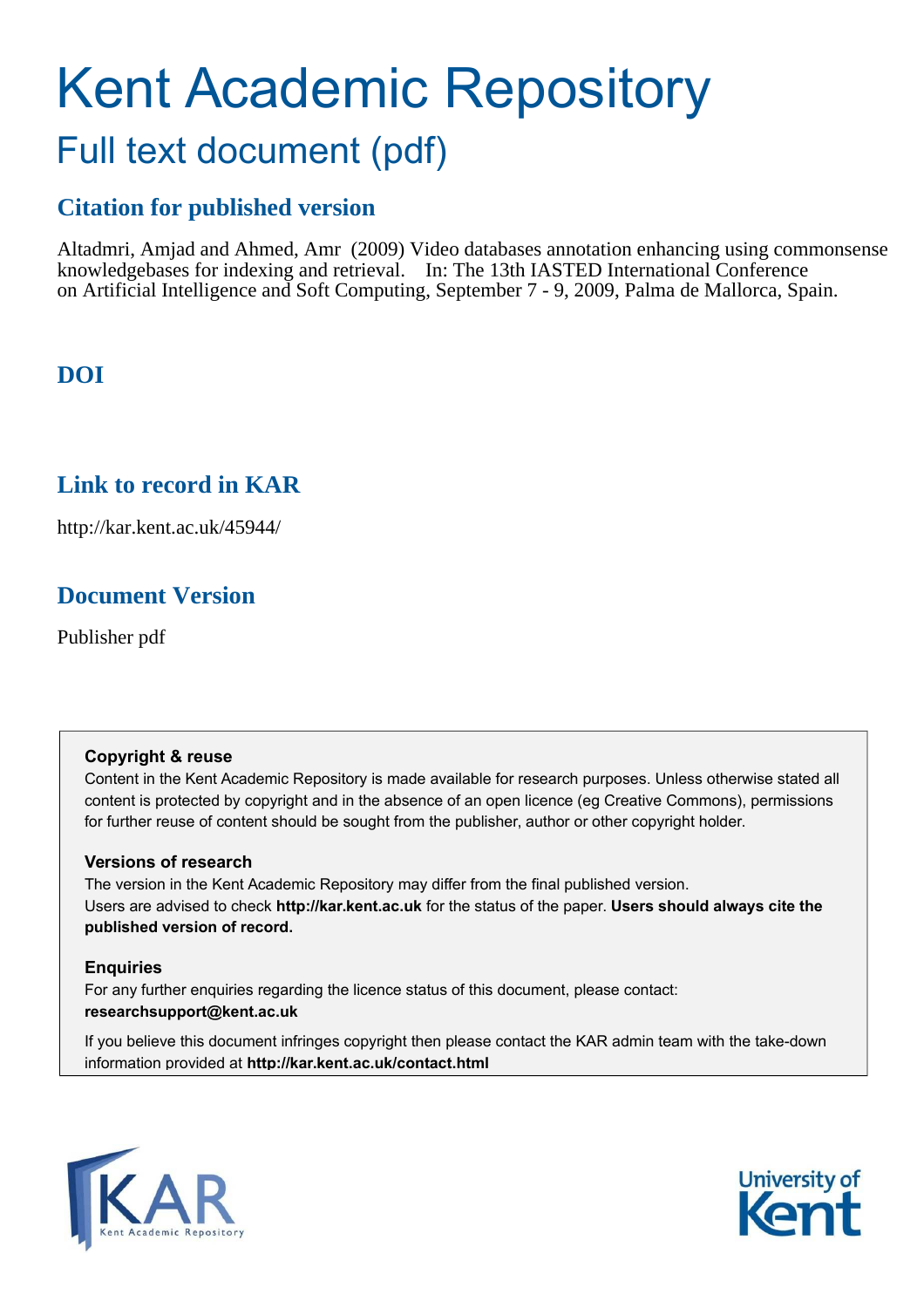## VIDEO DATABASES ANNOTATION ENHANCING USING COMMONSENSE KNOWLEDGEBASES FOR INDEXING AND RETRIEVAL

Amjad A. Altadmri Computing Department University of Lincoln Lincoln, UK atadmri@lincoln.ac.uk

ABSTRACT

The rapidly increasing amount of video collections, especially on the web, motivated the need for intelligent automated annotation tools for searching, rating, indexing and retrieval purposes. These videos collections contain all types of manually annotated videos. As this annotation is usually incomplete and uncertain and contains misspelling words, search using some keywords almost do retrieve only a portion of videos which actually contains the desired meaning. Hence, this annotation needs filtering, expanding and validating for better indexing and retrieval.

In this paper, we present a novel framework for video annotation enhancement, based on merging two widely known commonsense knowledgebases, namely WordNet and ConceptNet. In addition to that, a comparison between these knowledgebases in video annotation domain is presented. Experiments were performed on random wide-domain video clips, from the *vimeo.com* website. Results show that searching for a video over enhanced tags, based on our proposed framework, outperforms searching using the original tags. In addition to that, the annotation enhanced by our framework outperforms both those enhanced by WordNet and ConceptNet individually, in terms of tags enrichment ability, concept diversity and most importantly retrieval performance.

#### KEY WORDS

Knowledgebased Systems, Commonsense Knowledgebase, Computer Vision, Video Indexing, Video Semantic Annotation.

### 1 Introduction

Due to the availability of inexpensive hand held digital cameras and popularity of video sharing websites, the number of video clips uploaded everyday increases in noticeable way. As a result, the need for intelligent management tools for these data become more pressing, like efficient storage, semantic annotation, rating, indexing and retrieval.

Amr A. Ahmed Computing Department University of Lincoln Lincoln, UK aahmed@lincoln.ac.uk

These video collections contain all types of manually annotated videos. This manual annotation is usually incomplete, uncertain and has multiple linguistic errors such as misspelling. They are also subject to different versions of the same language, such as British and American English. In addition to that, search using some keywords will mostly retrieve partial results, which are only videos that contain the exact search keywords. As a result, this annotation needs filtering, expanding and validation for better indexing and retrieval.

Work in visual annotation differs from traditional text mining application. While the description in video annotation is mainly few separated words, the analysis in text mining is usually performed on documents that contain full meaning sentences. In addition to that, almost visual annotation is about visual events/objects involved, while in text the sentences contain all possible topics.

While a number of approaches try to link between low-level features and semantic meaning, using manually annotated videos, others focus on the semantic level to link existing annotation concepts to indicate existence of other different concept in a video clip.

In this paper, a framework for video annotation validating and enriching is proposed. This framework combines two widely known commonsense knowledgebases in text mining field, namely WordNet[4] and ConceptNet[12], to enhance retrieval performance. In addition to that, a comparison between properties of WordNet and ConceptNet is presented from visual applications point of view.

Experiments were performed on random widedomain video clips from *vimeo.com* website, which is a personal contributed unstructured video website. A snap shot of its interface is depicted in figure 1. The results show that searching for a video over enhanced tags using the proposed framework outperforms searching using the original tags. In addition to that, annotation enhanced by our framework outperforms both these enhanced by WordNet or ConceptNet individually.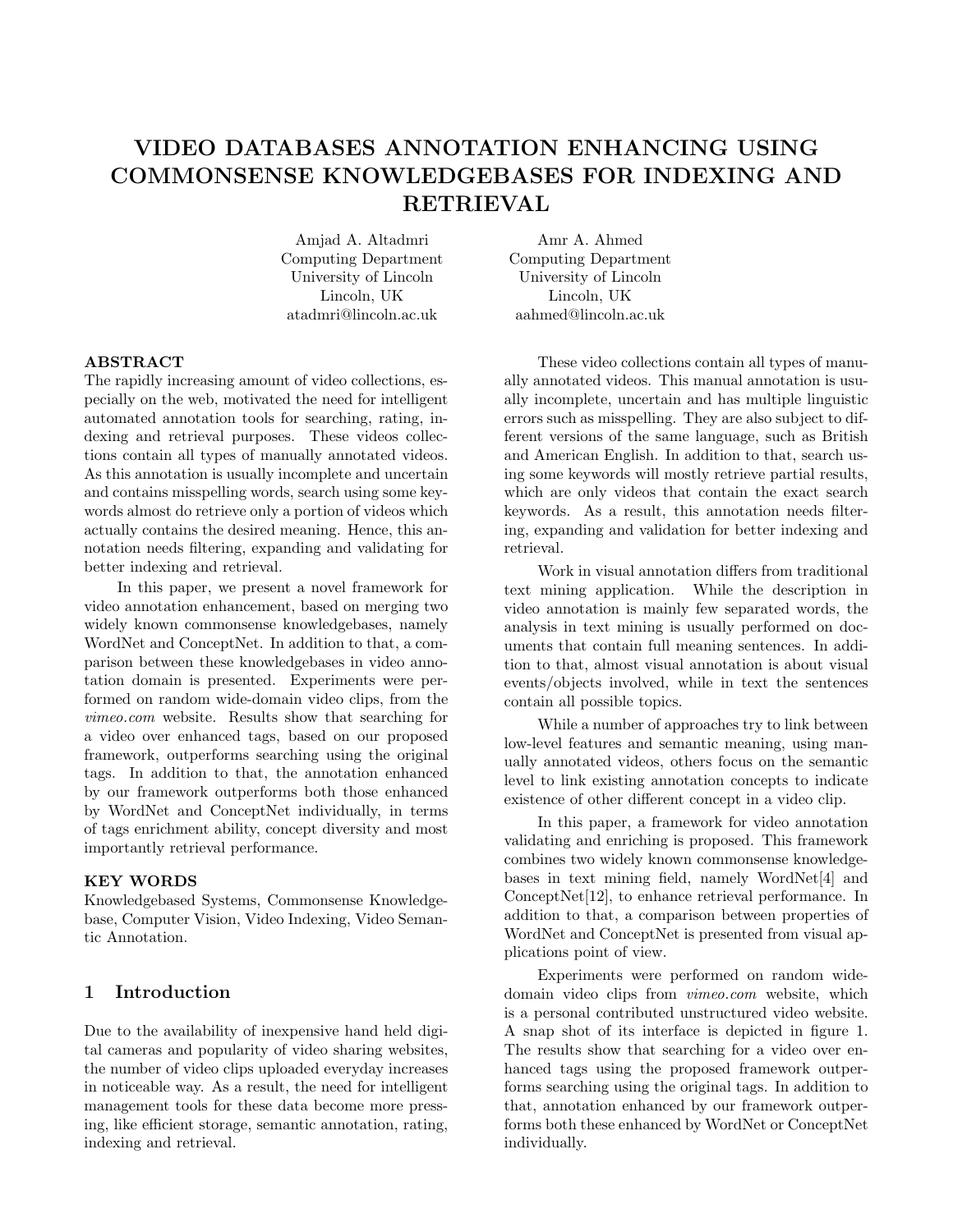

Figure 1. A snapshot from vimeo.com website.

The rest of the paper is organized as follows: In section 2, the key related work is discussed. A comparison between WordNet and ConceptNet, in the visual contents field, is presented in section 3. Our novel framework is proposed in section 4. Then, experiments, results and evaluation are described in section 5. The paper is finally concluded in section 6, where future work is also suggested.

#### 2 Previous work

In this section, the key related work is reviewed, where the focus is mainly on "generalize-able" approaches in wide-domain video applications. In other words, video semantic annotation or retrieval systems that have been built without depending on special domain features, like in [6]. Bertini *et al.*[2] presented a learning approach for rules of events in video clips. The output of this approach is presented in a generalized Ontology. Other approaches tried to use association mining techniques to learn the connection between concepts to indicate existence of high-level concept from existence of others [13, 7]. Other approaches [3, 1] have directly included visual knowledge in multimedia domain-specific Ontology, in a form of low-level visual descriptors for concept instances, to perform semantic annotation.

As these methods almost depend on rules that are created by domain experts, they become not prac-

tical for manipulating large set of rules and provide less efficiency in wide domain. In addition to that, they are subject to some inconsistency, inherited from variations of the involved humans' culture, mood, personality as well as the specific topic.

Research in text mining area manages to build considerable commonsense knowledgebases. Commonsense is identified as the information and facts that are expected to be commonly known by ordinary people. WordNet [4], Cyc [11] and ConceptNet [12] are considered to be the widest commonsense knowledgebases currently in use.

In video annotation area, these knowledgebases have recently received more attention for solving annotation issues, by finding related concepts. In [15] concepts' relationships in public video databases are learned using ConceptNet's *"get context"* functionality. In addition to that, in [14], a user creates a visual concept for a group of images supported by WordNet, then ConceptNet is used to calculate the distance between the concepts to find semantically related annotations. On the other hand, some researchers in text retrieval area merge results, obtained individually, from the ConceptNet and the WordNet to achieve better query expanding [9].

In our work, WordNet and ConceptNet are combined, to utilize their strong functionalities. First, the ambiguity in words level is resolved using Word-Net. Then, each video's tags are validated by exam-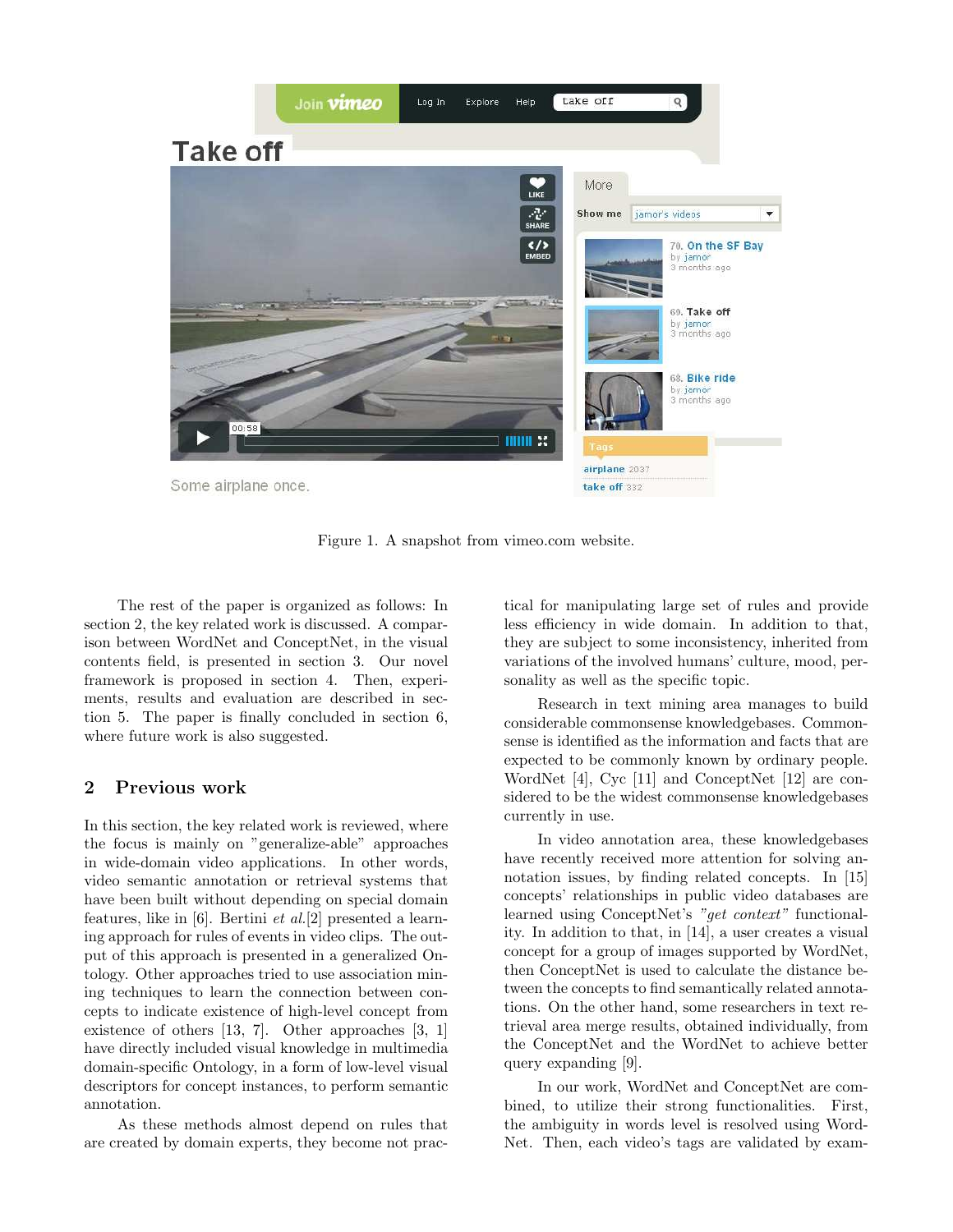



Figure 3. An example of tree built for one tag based on WordNet.

Figure 2. A snapshot of ConceptNet relationships.

ining their mutual relationships via ConceptNet, as explained in section 4.1 and 4.2.

#### 3 ConceptNet vs. WordNet

In this section, a brief introduction to the utilized commonsense knowledgebases is presented.

#### 3.1 ConceptNet:

ConceptNet[12] is currently considered to be the largest commonsense knowledgebase [10, 12]. It is composed from more than 700,000 free text contributors' assertions. Its nodes' core structure is concepts, which each of which is a part of a sentence that expresses a meaning. ConceptNet is a very rich knowledgebase for several aspects: First, it contains a huge number of assertions and nodes. Second, it has a wide range of information. Finally, it has various types of relationships including descriptions parameters. Figure 2 presents a snapshot that includes useful relationships in visual field.

In the last version of ConceptNet *"ConceptNet 3"* [8], each relationship has several fields expressing its score, polarity and generality. This information is automatically concluded by analyzing the frequency of the sentences that produced this relationship.

#### 3.2 WordNet:

WordNet is a very rich non-domain-specific knowledgebase composed of lexical units, which consist of several synonym words. This knowledgebase gained wide popularity and usage due to its ease of use and wideness of trusted laboratories entered information[4]. In addition to that it has rich abstraction taxonomies. Figure 3 shows an example of a tree resulted by selecting synonym sets for the word *"fly"* and their hypernym sets.

#### 4 Proposed Framework

In this section, the proposed framework for video clips annotation enhancing for indexing and retrieval purposes is introduced. ConceptNet and WordNet are selected to be utilized in this work for several reasons:

- Both nets are general-purpose, which suits widedomain videos.
- Both nets have natural language form, which make them easier to be compared with the annotation directly.
- Both have semantic relational structure.
- While ConceptNet nodes mainly address everyday life, WordNet focuses mainly on formal taxonomies. For example, while in ConceptNet *"dog isA pet"*, in WordNet *"dog isA mammal"*.
- While there is no connection between sentence parts in WordNet, in contrast, ConceptNet has connection between objects and their events, and objects and their locations.
- *"Synsets"* relationship in WordNet gives almost equal meaning words with little amount of abstraction, which is useful in many situations in our processing. But in contrast, ConceptNet's *"isA"* relationship is a mixture between abstraction and equality and sometimes just a property of a node. It is therefore neither symmetric relationship, to be considered as synonym, nor fully asymmetric, to be considered as abstraction.

In the following subsections, the proposed framework is described in details.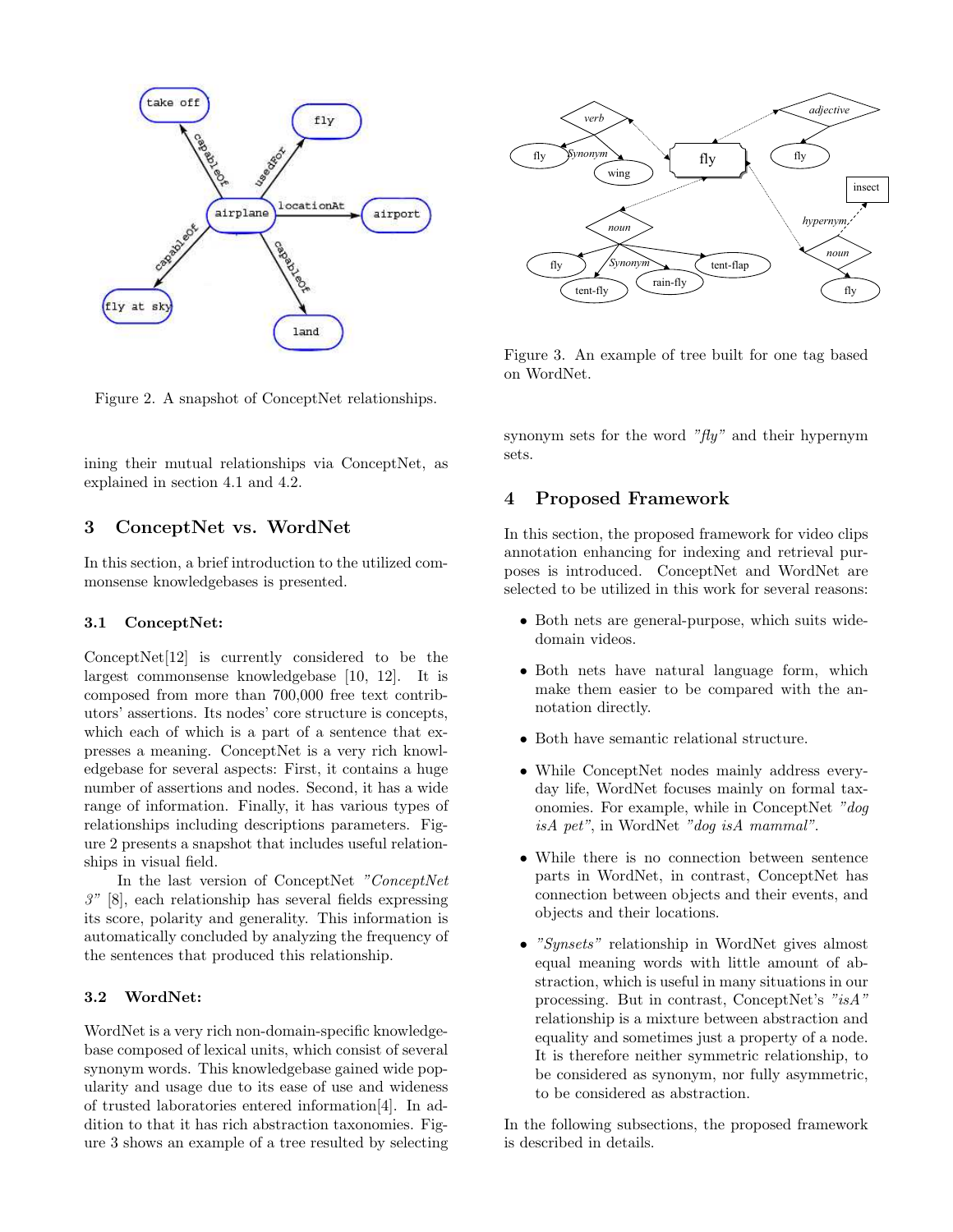#### 4.1 Annotation Expanding:

The aim of this stage is to find all the words that have a similar meaning to the existing tags, because they indicate to the same elements in the scene but in different words. To achieve this, first, each tag is spelling checked. Then, as in the selected site usually each tag consists of one word or a small incomplete phrase, each tag is separately expanded to its synonyms' sets using WordNet.

Each synonym set in WordNet contains similar meaning nodes. This is regardless the variety of names used for similar objects (e.g. car, automobile), the way of describing events or actions (e.g. speed up, accelerate, gain speed) and different spelling in various versions of the language (e.g. "aeroplane" in the British English, and "airplane" in the American English). In other words, each synonym set contains words in the same level of meaning.

Each tag is represented in this stage by multiple sets; each of these sets has a type, which is either a *noun*, a *verb*, an *adjective* or an *adverb*. Hence, each set represents a part of the scene either an object, action or even a description of one of them. Some words belong to more than one type of sets, which is mainly to distinguish some verbs and nouns with similar format. For example, in figure 3 The word *fly* plays many rules, one as a verb for airplane, and other as a noun which is an insect.

In addition to that, hyponym sets are generated for each synonym set. Hence in this stage, each initial annotation entry is expanded to multiple sets that assigned types, and multiple abstract sets. As a result, each tag forms a kind of tree.

These trees are very rich comparing to the initial annotations' entries for several reasons:

- As people usually annotate video clips according to their own expressions, and search also in the same way, this expansion enables searching over different spelling in different versions of the same languages. For example, *"armored"* and *"armoured"* in British and American versions of English respectively.
- Searching for a concept by different words like *"exam"* and *"test"*.
- Searching for concept using abstraction. For example, in spite of people do not tend to annotate a clip that has a *"car"* using the word *"vehicle"*, but it is highly expected that searching for *"vehicle"* should return all videos containing cars. This is achieved using our expansion tree, in contrast to the difficulty of achieving that through the initial tags.

As a result, it is clear that this expansion highly increases the number of tags, but it is noticeable that not all of these tags are valid. Hence, the next step is to validate these candidate tags.

#### 4.2 Annotation Validation

In this layer, ConceptNet[12] relationships are used to intersect all annotations' trees, which resulted from the previous expansion step (section 4.1), to validate each branch of these trees. In addition to that, a certainty score corresponding to frequency of relevant actions in real life is given.

A full intersection operation is applied between nouns' lists and verbs' list using the ConceptNet's *"capableOf "* and *"usedFor"* relationships. This intersection selects more expressing synonym sets and deletes the other. Same operation between nouns' list is repeated using *"locationAt"* relationship.

Finally, a deeper weighting operation is performed for annotations which belong to more than one synonym set to reduce ambiguity. First, all these lists are given an equal weight and a spreading process is performed for each entry over its neighbors. An intersection operation between one from other annotations and one from these resulted trees is performed then repeated for all annotations. Any set intersects with other annotations will be marked as a represented set. The set that has the highest weight will be selected according to *"the winner takes all"* rule, and the other are deleted. New nodes' weights will be calculated according to equation 1.

$$
N_w = A_w \times R_s \tag{1}
$$

Where:  $N_w$  is new node weight,  $A_w$  is initial annotation weight and  $R_s$  is relation score.

For achieving the best results from intersection, the comparison process will be applied after Concept-Net nodes' analyzing, which aims to obtain each node's core.

This is done by parsing each node's words using Stanford parser [5], and deleting non-useful parts in visual field. The non-useful parts in this area vary from some prepositions and stop words to some adjectives and adverbs. For example "fast" is a useful adjective in visual area because it holds a meaning related to motion, but "better" is not as it does not reflect of low-level visual features in an agreed way. Hence, the nodes are compared more effectively.

#### 5 Experimental results

Experiments were performed on random wide-domain video clips from the *vimeo.com* website, which is a personal contributed video website. These experiments were executed on 627 randomly selected video clips containing 6058 tags, and the results were evaluated using Retrieval degree, Enrichment ratio and Diversity.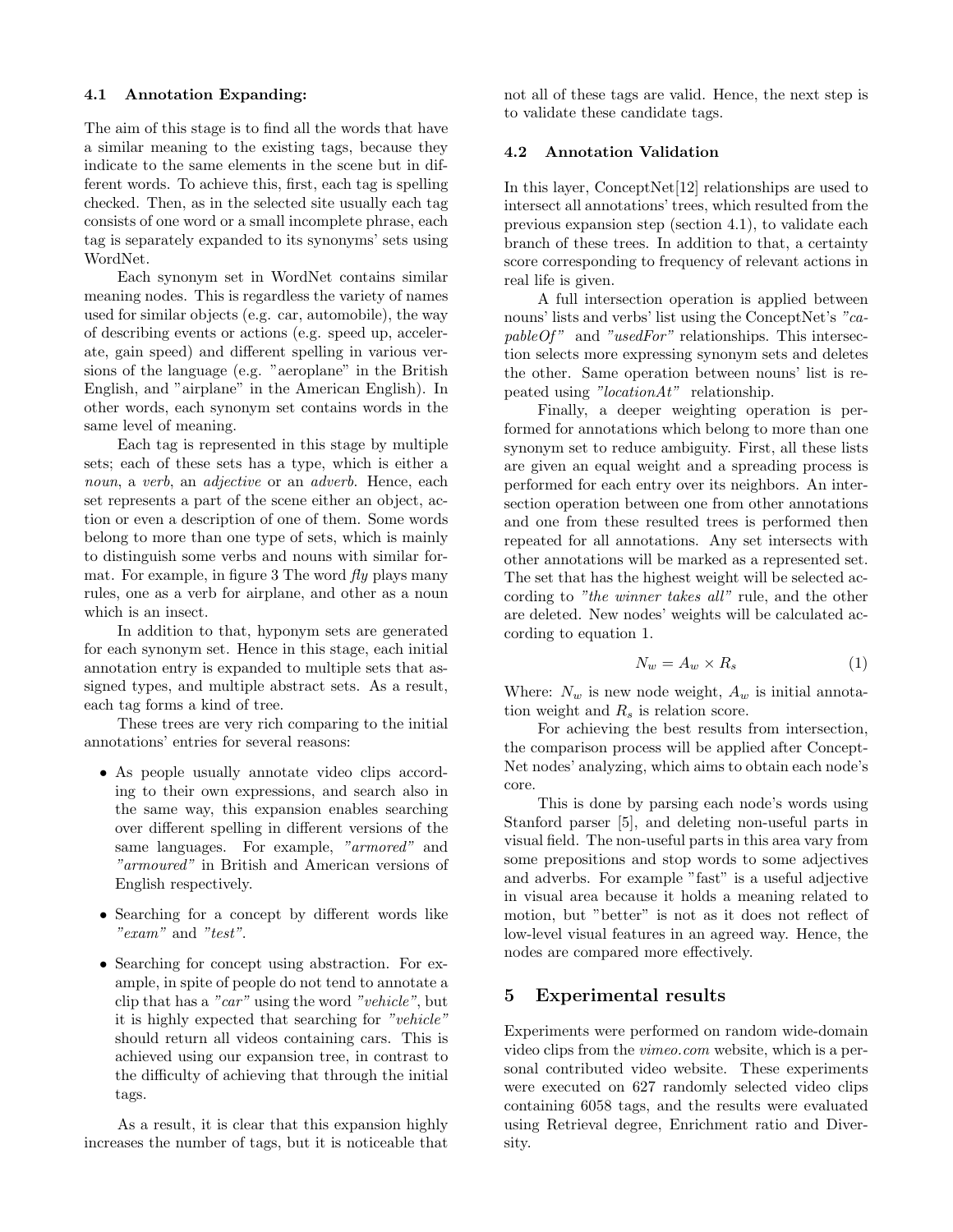#### 5.1 Retrieval degree:

For retrieval purposes, the average number of correctly retrieved clips for a query phrase is calculated. Initially it was 1.70 video per query, but, using our framework, the average has been increased to 5.31 video per query, figure 4.



Figure 4. Retrieval degree.

#### 5.2 Enrichment ratio

Tagging ratio, which is the average number of tags per video, and Enrichment ratio, which is the percentage of tagging ratio increase after enhancing annotation, formulas are explained in equations 2 and 3 respectively.

$$
T = \frac{\sum_{i=1}^{N} (C_i + M_i)}{N} \tag{2}
$$

Where: T is the Tagging ratio, N is the total number of videos,  $C_i$  and  $M_i$  are the number of Correct and Misspelled tags in video(i).

$$
E = T2 / T1 \tag{3}
$$

Where: E is the Enrichment ratio,  $T_1$  and  $T_2$  are the Tagging ratio before and after enhancement respectively.

As tagging ratio has risen from 9.66 tags per video clips in the dataset to 32.42 tags after annotations' enhancing, enrichment ratio has achieved a considerable degree about 336%. This is although 3.80 misspelled tags per video were removed. Figure 5 depicts the ratio of initial correct and misspelled tags to the resulted correct spelling tags.



Figure 5. Enrichment ratio.

#### 5.3 Diversity

The Diversity of annotations express the different topics exist in the dataset. It has been raised in a noticeable degree also from 3578 different tags in the first stage to 9271. This diversity achieves 260% increase in the topics indexed. Figure 6 demonstrate this increasing of all differentiated tags.



Figure 6. Diversity.

These results show that searching for a video over the enhanced tags outperforms searching using the original tags. In addition to that, annotation enhanced by the proposed framework outperforms both